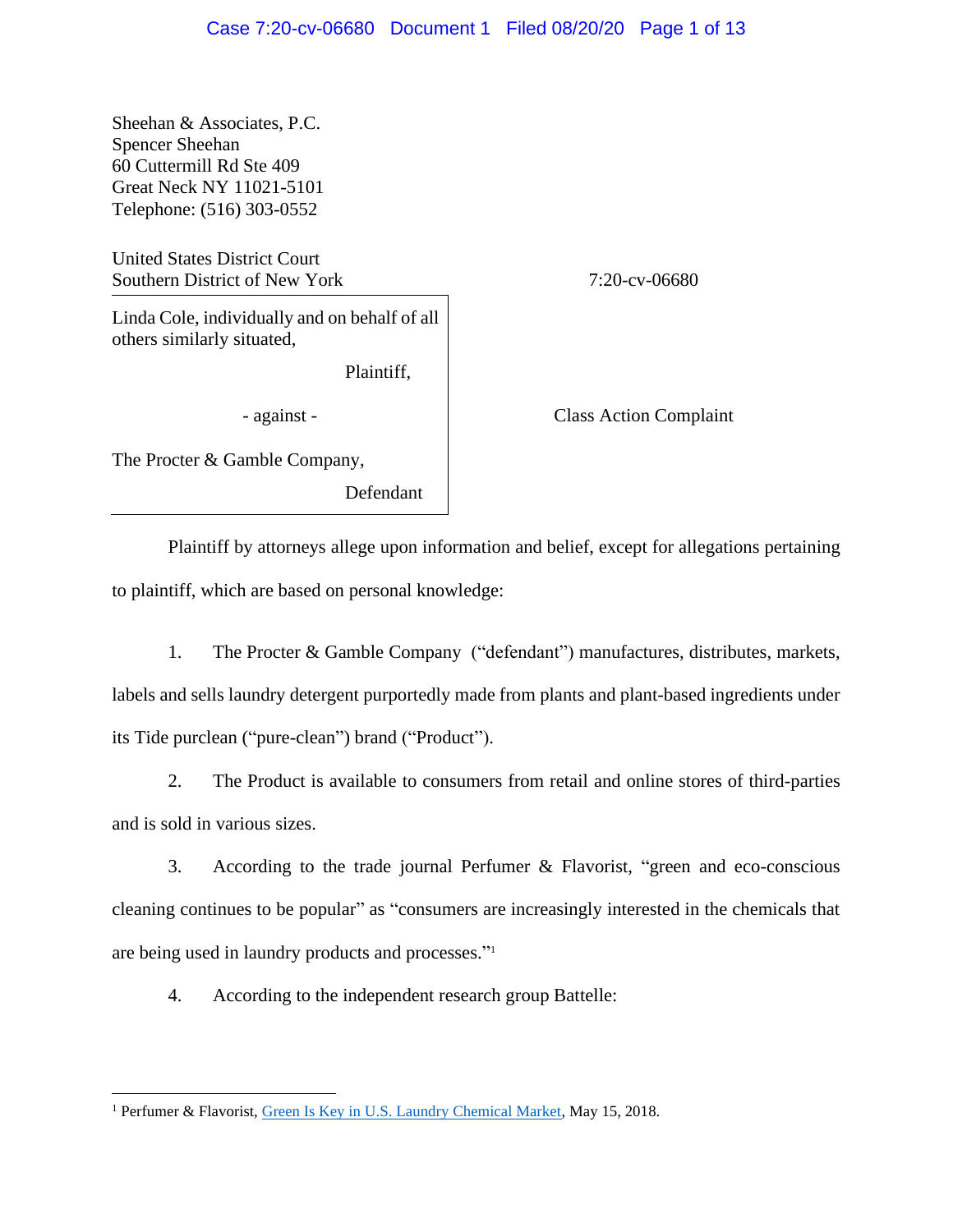Consumer preference is driving increased interest in products that are more sustainable to manufacture and safer for the environment when released in wastewater, such as surfactants derived from natural oils instead of petroleum.<sup>2</sup>

5. The result is that companies increasingly market their cleaning products including

laundry detergents to appeal to these interests.

6. Defendant's PurClean laundry detergent is identified prominently as "Plant Based,"

with the brand name overlaid on a leaf on the front label "0% dyes, phosphates, chlorine brighteners."



<sup>&</sup>lt;sup>2</sup> Battelle Staff, [The Future of Detergents: Top Trends Driving the Industry,](https://inside.battelle.org/blog-details/the-future-of-detergents) May 5, 2016.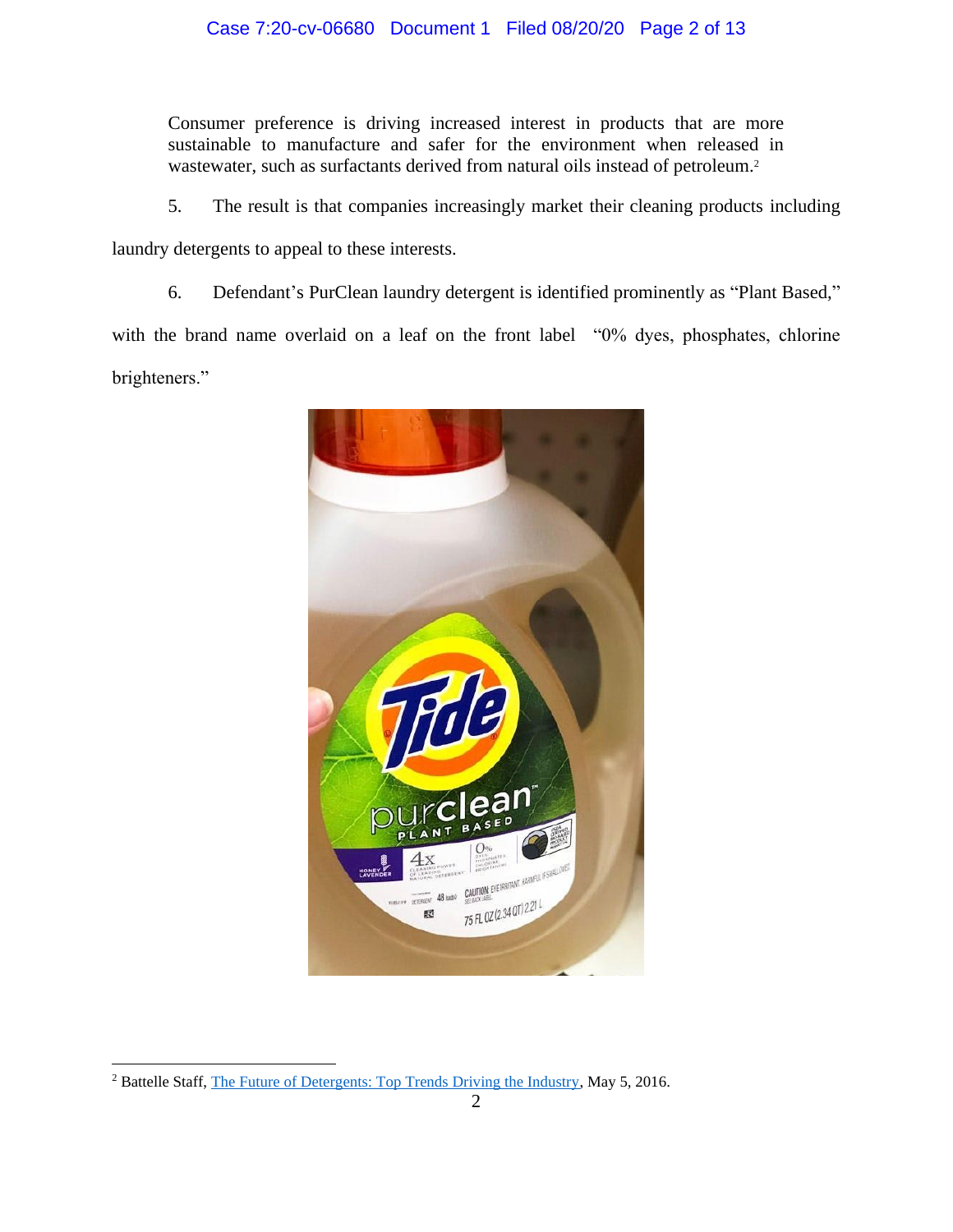7. The back label states "A Powerful Plant-Based Clean You Can Feel Good About."

| A Powerful,<br><b>Plant-Based Clean</b><br>YOU CAN FEEL GOOD ABOUT                                                                                                                                                   |                                                                                                                                                                                                                                                                                                                                                                                                                                                         |
|----------------------------------------------------------------------------------------------------------------------------------------------------------------------------------------------------------------------|---------------------------------------------------------------------------------------------------------------------------------------------------------------------------------------------------------------------------------------------------------------------------------------------------------------------------------------------------------------------------------------------------------------------------------------------------------|
| <b>GENTLE ON</b><br>PLANT<br>NO.<br>DYES<br>SENSITIVE SKIN<br>BASED<br>product made at a<br>formula made<br>cleans in<br>with renewable<br>zero manufacturing<br>cold water<br>waste to landfill site<br>electricity | <b>MADE WITH:</b><br>Plant-Based Cleaning agents (sodium lauryl sulfate;<br>(12-16 pareth; C10-16 alkyldimethylamine oxide),<br>Plant-Based Stabilizers (propylene glycol; alcohol),<br>Plant-Based Suds reducer (sodium salts of C12-18 fatty acids),<br>Plant-Based Water softener (sodium citrate),<br>Plant-Based Enzymes (subtilisin; amylase enzyme),<br>Mineral-Based stabilizer (sodium borate),<br>Geaning Aids (polyethyleneimine ethoxylate; |
| he Full<br>oads.<br>Medium<br>Large<br>Loads<br>Loads<br>Contains 32 loads as measured to bar 1 on cap                                                                                                               | polyethyleneimine, alkoxylated),<br>Fragrances,<br>Water.<br>For a full list of our ingredients and our efforts toward<br>a sustainable future, go to www.tide.com                                                                                                                                                                                                                                                                                      |

Made With:

Plant-Based Cleaning Agents (Sodium Lauryl Sulfate, C10-16 Pareth, C10-16 Alkyldimethylamine Oxide),

Plant-Based Solvents (Propylene Glycol, Alcohol), Plant-Based Suds Reducer (Sodium Salts Of C12-18 Fatty Acids),

Plant-Based Water Softener (Sodium Citrate),

Plant-Based Enzymes (Subtilisin, Amylase Enzyme),

Mineral-Based Stabilizer (Sodium Borate),

Cleaning Aids (Polyethyleneimines Alkoxylated),

Fragrances, Water

8. These representations gives reasonable consumers the belief that the Product uses

only plant-based ingredients to clean clothes and its efficacy is provided exclusively by plant-

based components, as opposed to non-plant-based ingredients, such as petroleum.

9. Even though the front label contains a USDA BioPreferred Bio Certified Seal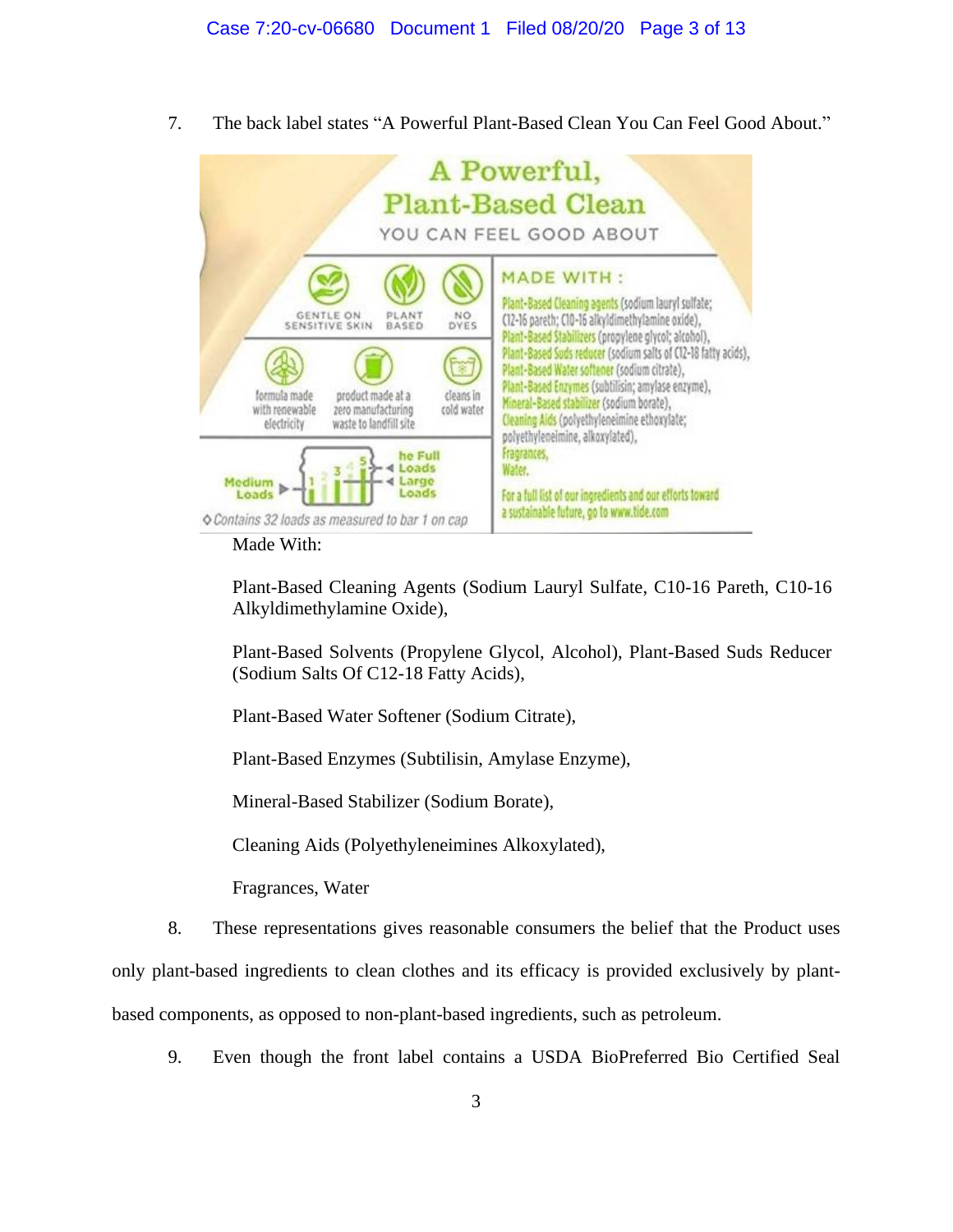# Case 7:20-cv-06680 Document 1 Filed 08/20/20 Page 4 of 13

indicating 75% biobased content, this is in small font and difficult to read.

10. Further, there is no clarity that the biobased and plant-based cover the same things, as plant-based is more specific than biobased.

11. The Product's plant-based claims are inconsistent with Federal Trade Commission recommendations, set forth in the Guides for the Use of Environmental Marketing Claims ("Green Guides"), which advise companies to "use clear and prominent qualifying language that clearly conveys that the certification or seal refers only to specific and limited benefits."

12. Reasonable consumers viewing the front and back label will conclude the Product is entirely plant-based, including the "cleaning aids - Polyethyleneimines Alkoxylated" listed at the bottom of the ingredients in small print.

13. These cleaning aids are derived from petroleum, which is not derived from plants.

14. The cleaning aids are the most potent of ingredients used in the Product, even though they are fewer in number than the ingredients which are plant-based.

15. The Product's other claims – "Gentle on Sensitive Skin" and "No Dyes" supports the beliefs of consumers that all ingredients are plant-based and not from petroleum.

16. Defendant's branding and packaging of the Product is designed to – and does – deceive, mislead, and defraud plaintiffs and consumers.

17. Defendant sold more of the Product and at higher prices than it would have in the absence of this misconduct, resulting in additional profits at the expense of consumers like plaintiffs.

18. The value of the Product that plaintiffs purchased and consumed was materially less than its value as represented by defendant.

19. Had plaintiffs and class members known the truth, they would not have bought the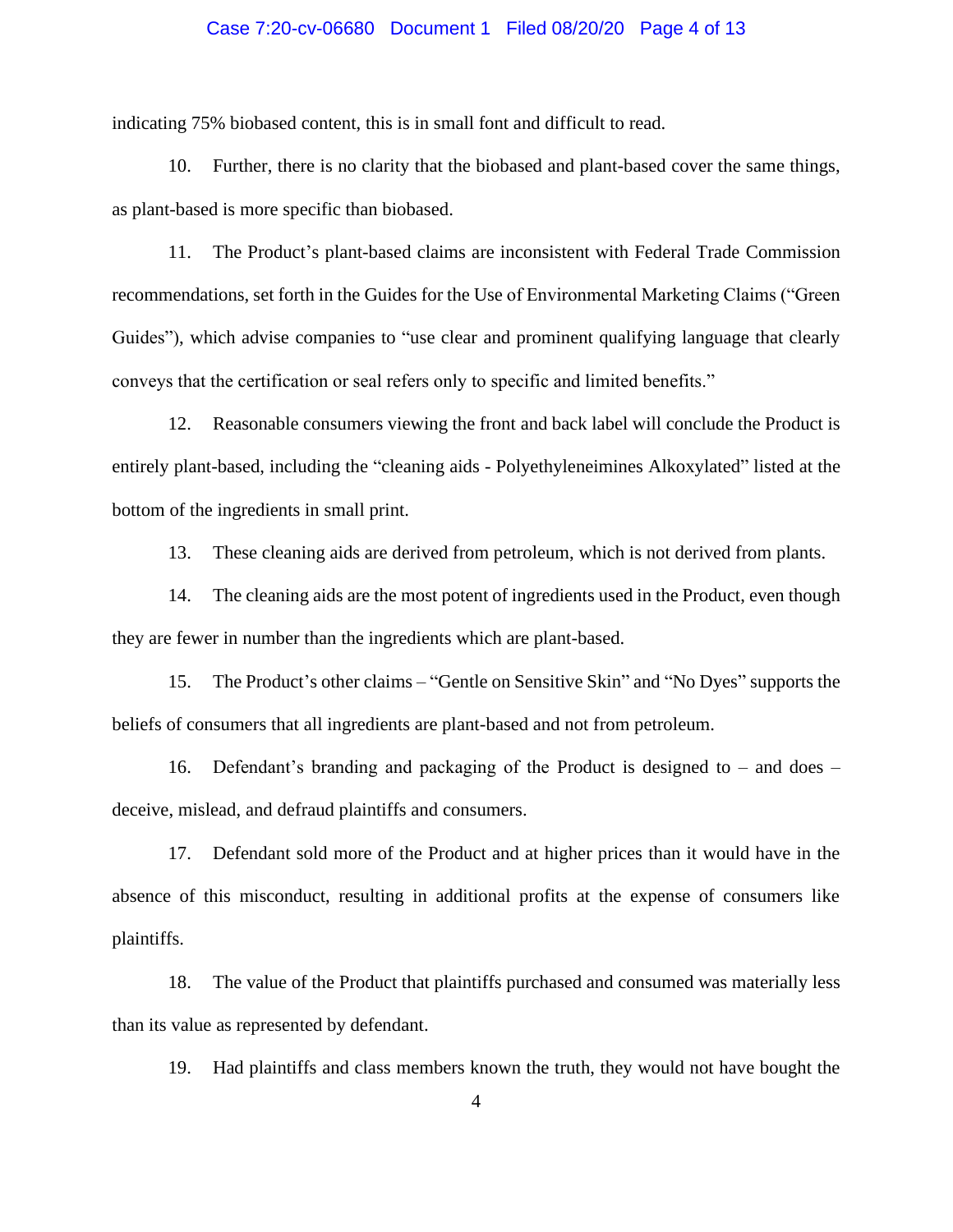# Case 7:20-cv-06680 Document 1 Filed 08/20/20 Page 5 of 13

Product or would have paid less for them.

20. As a result of the false and misleading labeling, the Product is an sold at a premium price, approximately no less than 8.49 for 1.36 L, excluding tax, compared to other similar products represented in a non-misleading way.

# Jurisdiction and Venue

21. Jurisdiction is proper pursuant to Class Action Fairness Act of 2005 ("CAFA"). 28 U.S.C. § 1332(d)(2)

22. Under CAFA, district courts have "original federal jurisdiction over class actions involving (1) an aggregate amount in controversy of at least \$5,000,000; and (2) minimal diversity[.]" *Gold v. New York Life Ins. Co.*, 730 F.3d 137, 141 (2d Cir. 2013).

23. Plaintiff Linda Cole is a citizen of New York.

24. Defendant The Procter & Gamble Company, is a Ohio corporation with a principal place of business in Cincinnati, Hamilton County, Ohio and is a citizen of Ohio.

25. "Minimal diversity" exists because plaintiff Linda Cole and defendant are citizens of different states.

26. Upon information and belief, sales of the Product in New York exceed \$5 million per year, exclusive of interest and costs.

27. Venue is proper in this judicial district because a substantial part of the events or omissions giving rise to the claim occurred in this District, *viz*, the decision of Plaintiff Peter Figueroa to purchase the Product and the misleading representations and/or their recognition as such.

28. This court has personal jurisdiction over defendant because it conducts and transacts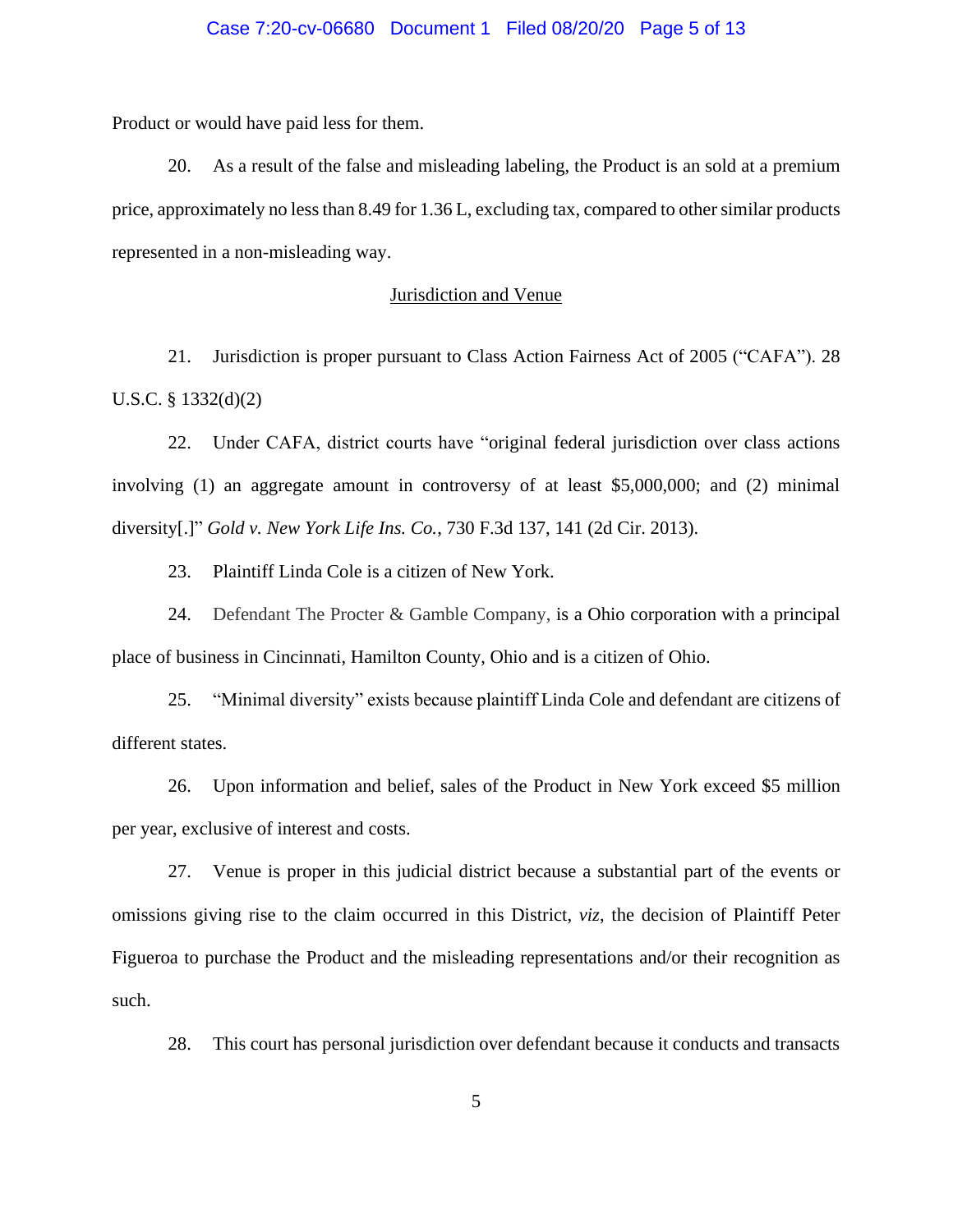# Case 7:20-cv-06680 Document 1 Filed 08/20/20 Page 6 of 13

business, contracts to supply and supplies goods within New York.

# Parties

29. Plaintiff is a citizen of Croton on Hudson, Westchester County, New York.

30. Defendant The Procter & Gamble Company is a Ohio corporation with a principal place of business in Cincinnati, Ohio, Hamilton County.

31. Defendantsells consumer packaged goods under dozens of brands, sold in every state and in retail and online stores of all kinds.

32. During the relevant statutes of limitations, plaintiff purchased the Product within her district and/or State for personal and household use in reliance on the representations the Product was plant-based and understood that to mean all of its ingredients were plant-based, not derived from petroleum and that its most effective cleaning ingredients were derived from plants.

33. Plaintiff Linda Cole purchased the Product on multiple occasions, during the relevant period where the Product was represented as described here, at stores including but not necessarily limited to ShopRite, 460 S Riverside Ave, Croton-On-Hudson, NY 10520.

34. Plaintiff bought the Product at or exceeding the above-referenced prices because she liked the product for its intended use, expected its ingredients to be only from plants because that is what the label said, and did not expect petroleum ingredients.

35. Plaintiff was deceived by and relied upon the Product's deceptive labeling.

36. Plaintiff would not have purchased the Product in the absence of Defendant's misrepresentations and omissions.

37. The Product was worth less than what Plaintiff paid for it and she would not have paid as much absent Defendant's false and misleading statements and omissions.

38. Plaintiff intends to, seeks to, and will purchase the Product again when she can do so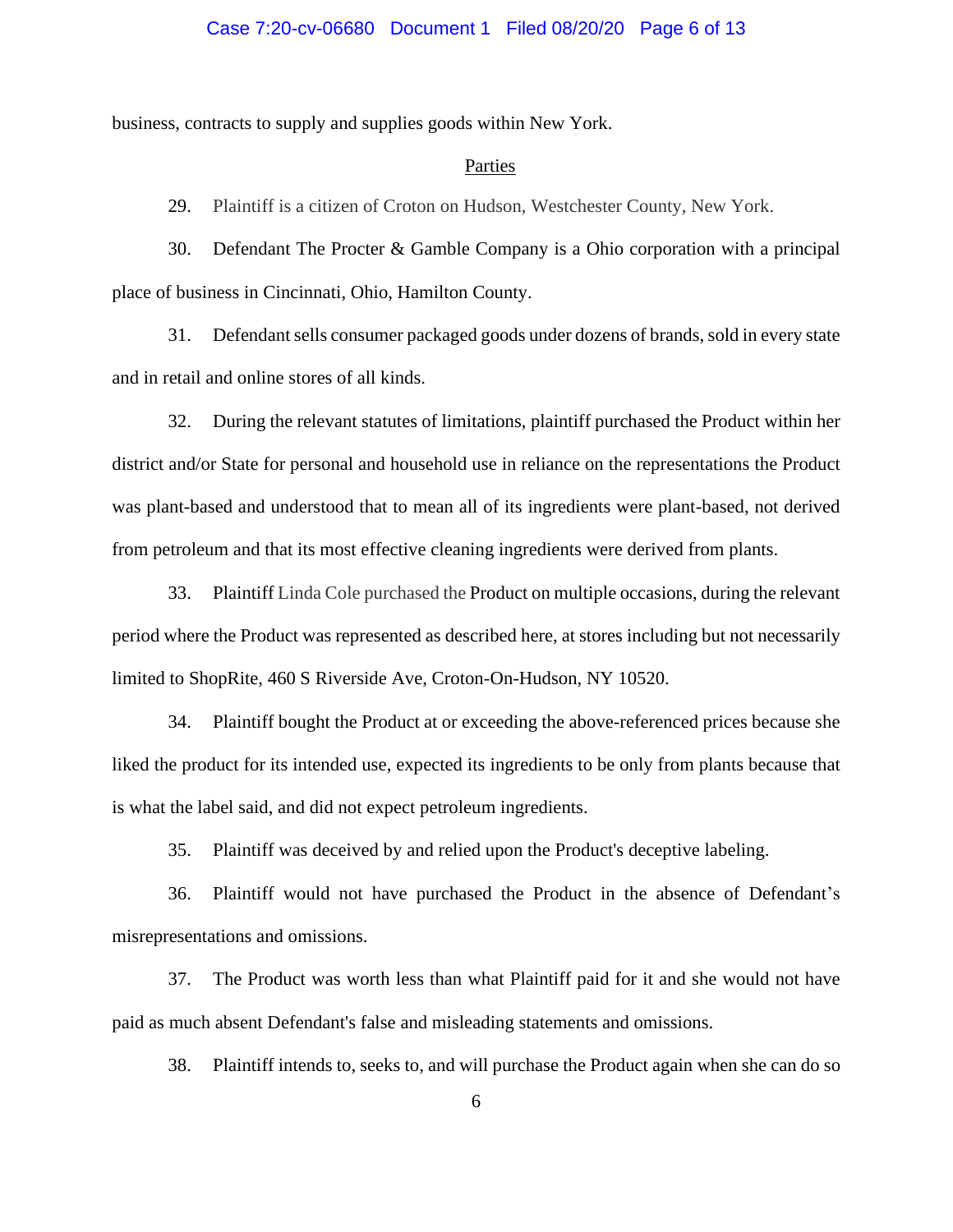# Case 7:20-cv-06680 Document 1 Filed 08/20/20 Page 7 of 13

with the assurance that Product's labels are consistent with the Product's components – either all the components comes from plant-based ingredients or the front label discloses the petroleum and non-plant-based ingredients.

# Class Allegations

39. The class will consist of all purchasers of the Product who reside in New York during the applicable statutes of limitations.

40. Plaintiff will seek class-wide injunctive relief based on Rule 23(b) in addition to monetary relief class.

41. Common questions of law or fact predominate and include whether defendant's representations were and are misleading and if plaintiff and class members are entitled to damages.

42. Plaintiff's claims and basis for relief are typical to other members because all were subjected to the same unfair and deceptive representations and actions.

43. Plaintiff is an adequate representatives because her interests do not conflict with other members.

44. No individual inquiry is necessary since the focus is only on defendant's practices and the class is definable and ascertainable.

45. Individual actions would risk inconsistent results, be repetitive and are impractical to justify, as the claims are modest relative to the scope of the harm.

46. Plaintiff's counsel is competent and experienced in complex class action litigation and intends to protect class members' interests adequately and fairly.

47. Plaintiff seeks class-wide injunctive relief because the practices continue.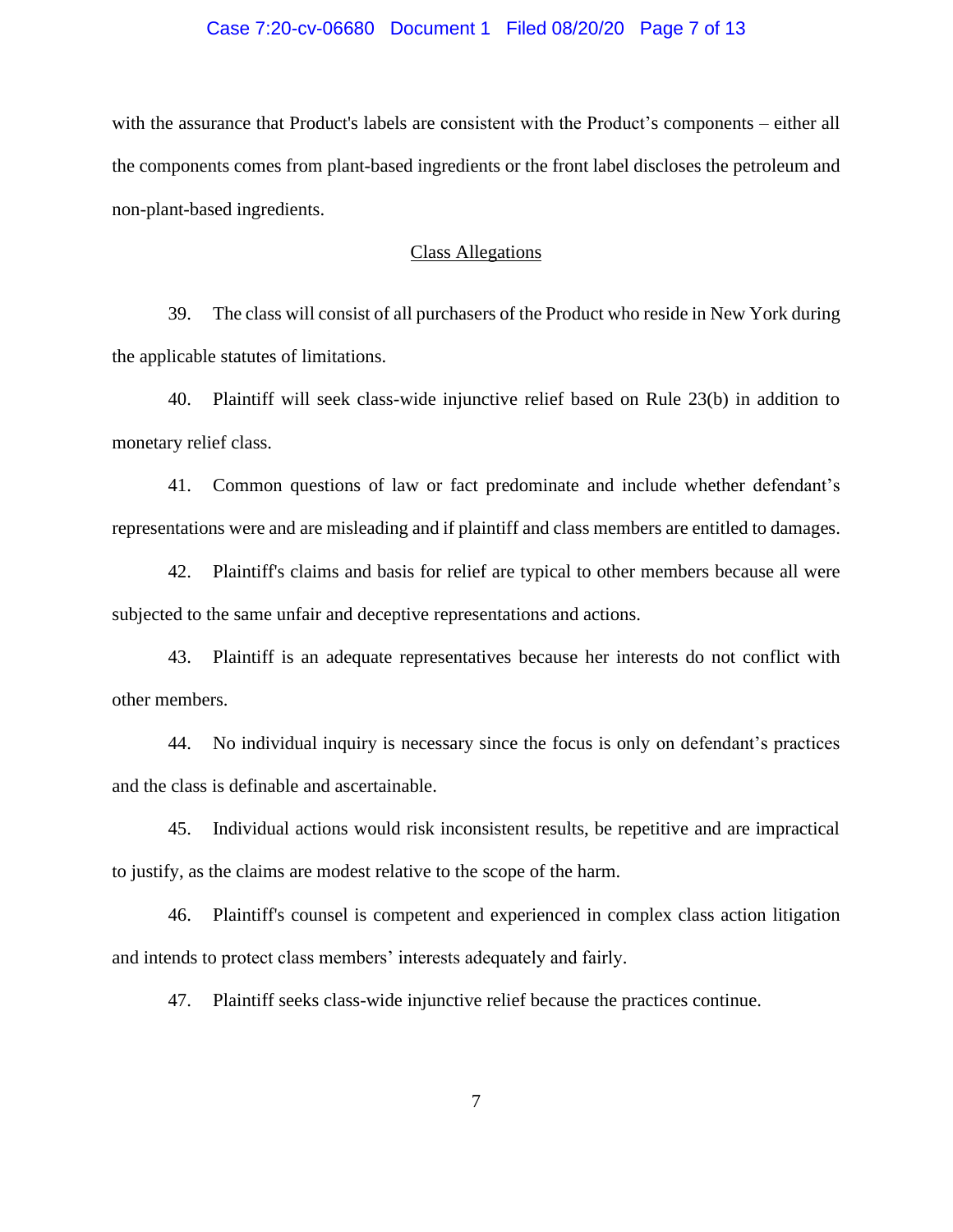# Case 7:20-cv-06680 Document 1 Filed 08/20/20 Page 8 of 13

# New York General Business Law ("GBL"), §§ 349 & 350 (Consumer Protection Statutes)

48. Plaintiff incorporates by reference all preceding paragraphs.

49. Plaintiff and class members desired to purchase and consume products which were as described and marketed by defendant and expected by reasonable consumers, given the product type.

50. Defendant's acts and omissions are not unique to the parties and have a broader impact on the public.

51. Defendant misrepresented the substantive, quality, compositional and/or environmental attributes of the Product.

52. The amount and proportion of the characterizing components – plant-based ingredients – has a material bearing on price and consumer acceptance of the Product and consumers do not expect non-plant-based petroleum ingredients where a product is touted as "Plant Based" without more.

53. Plaintiff relied on the statements, omissions and representations of defendant, and defendant knew or should have known the falsity of same.

54. Plaintiff and class members would not have purchased the Product or paid as much if the true facts had been known, suffering damages.

# Negligent Misrepresentation

55. Plaintiff incorporates by reference all preceding paragraphs.

56. Defendant misrepresented the substantive, quality, compositional and/or environmental attributes of the Product.

57. The amount and proportion of the characterizing components – plant-based

8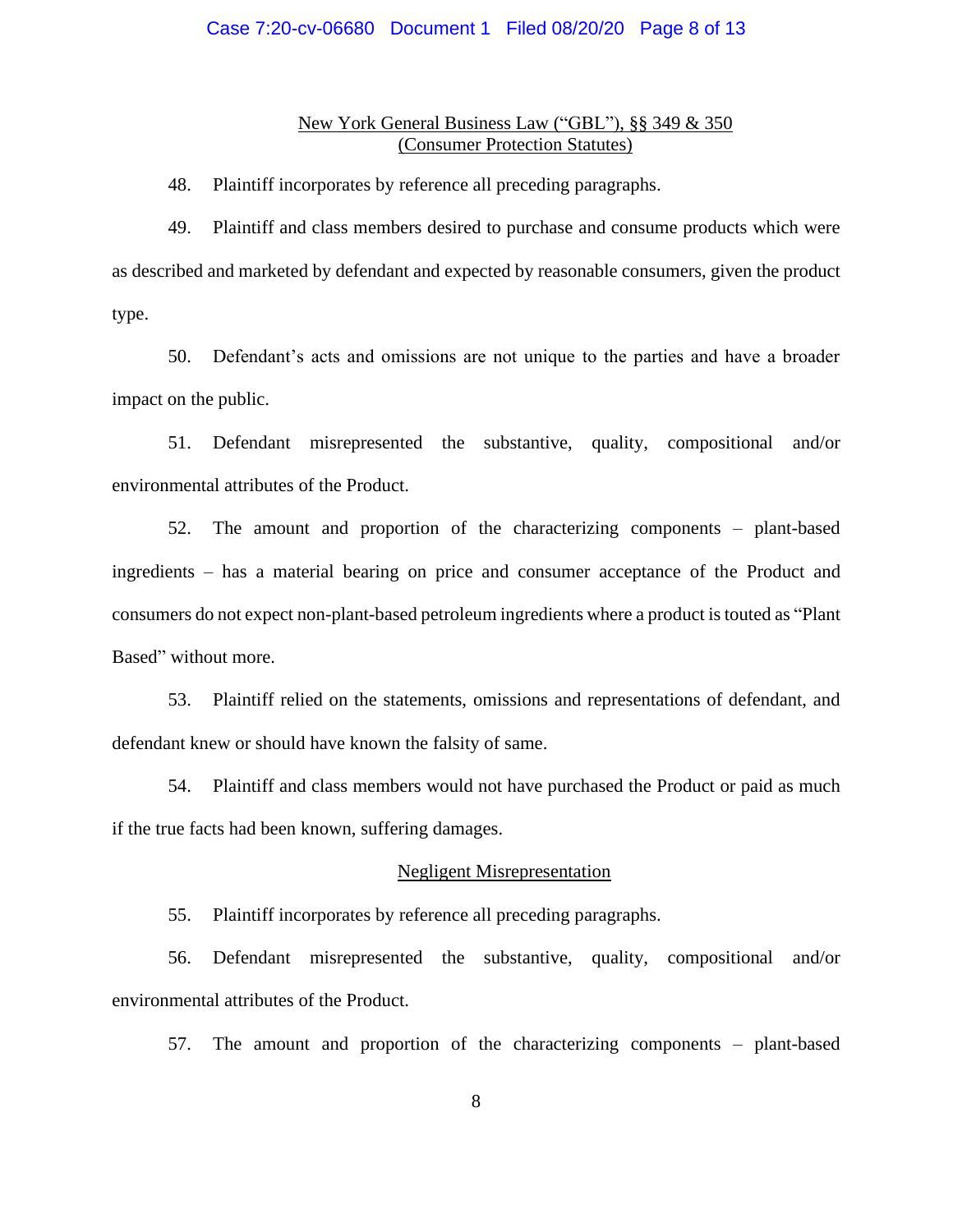# Case 7:20-cv-06680 Document 1 Filed 08/20/20 Page 9 of 13

ingredients – has a material bearing on price and consumer acceptance of the Product and consumers do not expect non-plant-based petroleum ingredients where a product is touted as "Plant Based" without more.

58. Defendant had a duty to disclose and/or provide non-deceptive marketing of the Product and knew or should have known same were false or misleading.

59. This duty is based on defendant's position as an entity which has held itself out as having special knowledge and experience in the production, service and/or sale of the product type.

60. The representations took advantage of consumers' cognitive shortcuts made at the point-of-sale and their trust in defendant, a well-known and respected brand or entity in this sector.

61. Plaintiff and class members reasonably and justifiably relied on these negligent misrepresentations and omissions, which served to induce and did induce, the purchase of the Product.

62. Plaintiff and class members would not have purchased the Product or paid as much if the true facts had been known, suffering damages.

# Breaches of Express Warranty, Implied Warranty of Merchantability and Magnuson Moss Warranty Act, 15 U.S.C. §§ 2301, *et seq*.

63. Plaintiff incorporates by reference all preceding paragraphs.

64. The Product was manufactured, labeled and sold by defendant or at its express directions and instructions, and warranted to plaintiff and class members that they possessed substantive, quality, compositional and/or environmental which they did not.

65. The amount and proportion of the characterizing components – plant-based ingredients – has a material bearing on price and consumer acceptance of the Product and consumers do not expect non-plant-based petroleum ingredients where a product is touted as "Plant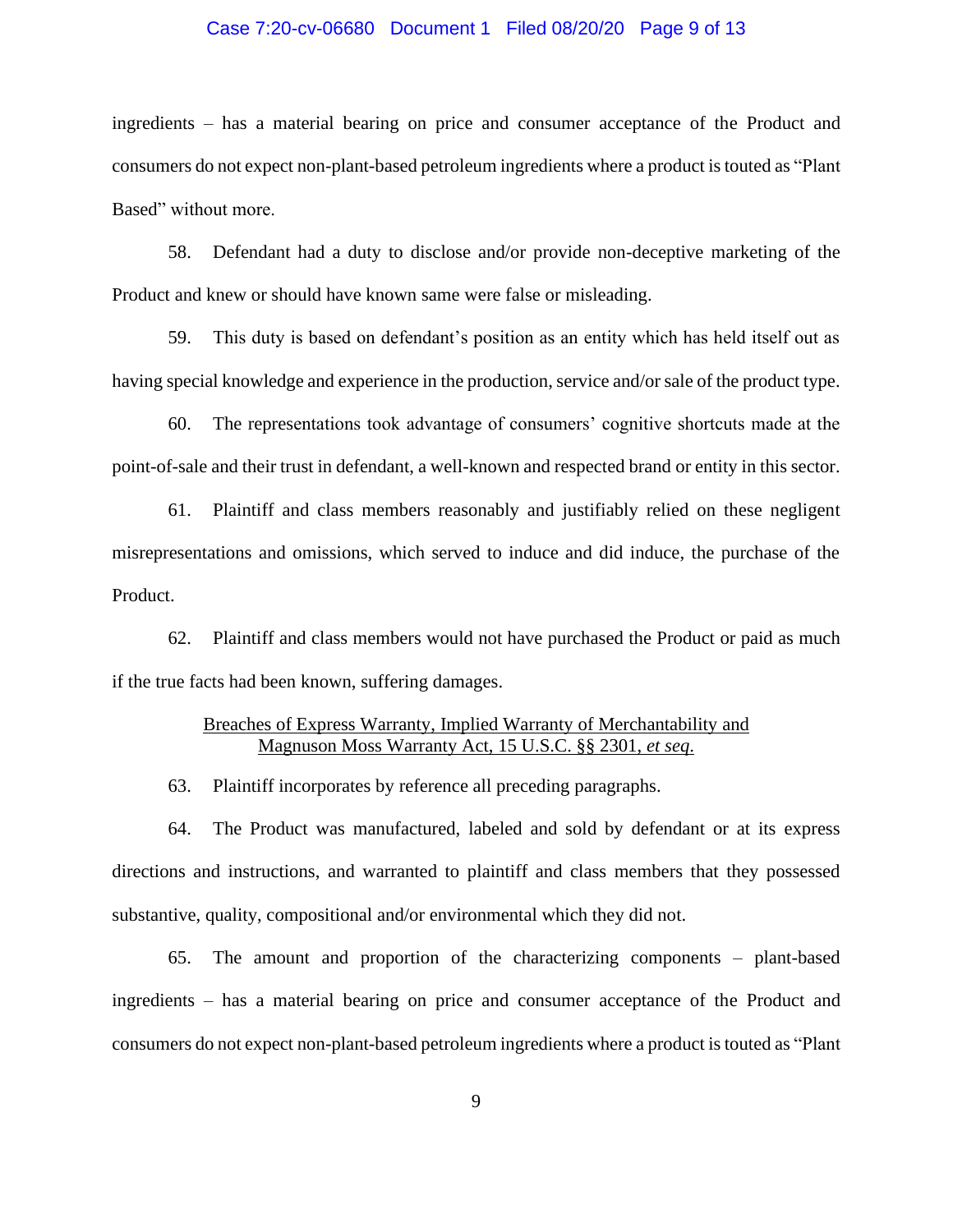# Case 7:20-cv-06680 Document 1 Filed 08/20/20 Page 10 of 13

Based" without more.

66. Defendant had a duty to disclose and/or provide non-deceptive descriptions and marketing of the Product.

67. This duty is based, in part, on defendant's position as one of the most recognized companies in the nation in this sector.

68. Plaintiff provided or will provide notice to defendant, its agents, representatives, retailers and their employees.

69. Defendant received notice and should have been aware of these misrepresentations due to numerous complaints by consumers to its main office over the past several years regarding the Product, of the type described here.

70. The Product did not conform to its affirmations of fact and promises due to defendant's actions and were not merchantable.

71. Plaintiff and class members would not have purchased the Product or paid as much if the true facts had been known, suffering damages.

#### Fraud

72. Plaintiff incorporates by reference all preceding paragraphs.

73. Defendant misrepresented the substantive, quality, compositional and/or environmental attributes of the Product.

74. The amount and proportion of the characterizing components – plant-based ingredients – has a material bearing on price and consumer acceptance of the Product and consumers do not expect non-plant-based petroleum ingredients where a product is touted as "Plant Based" without more.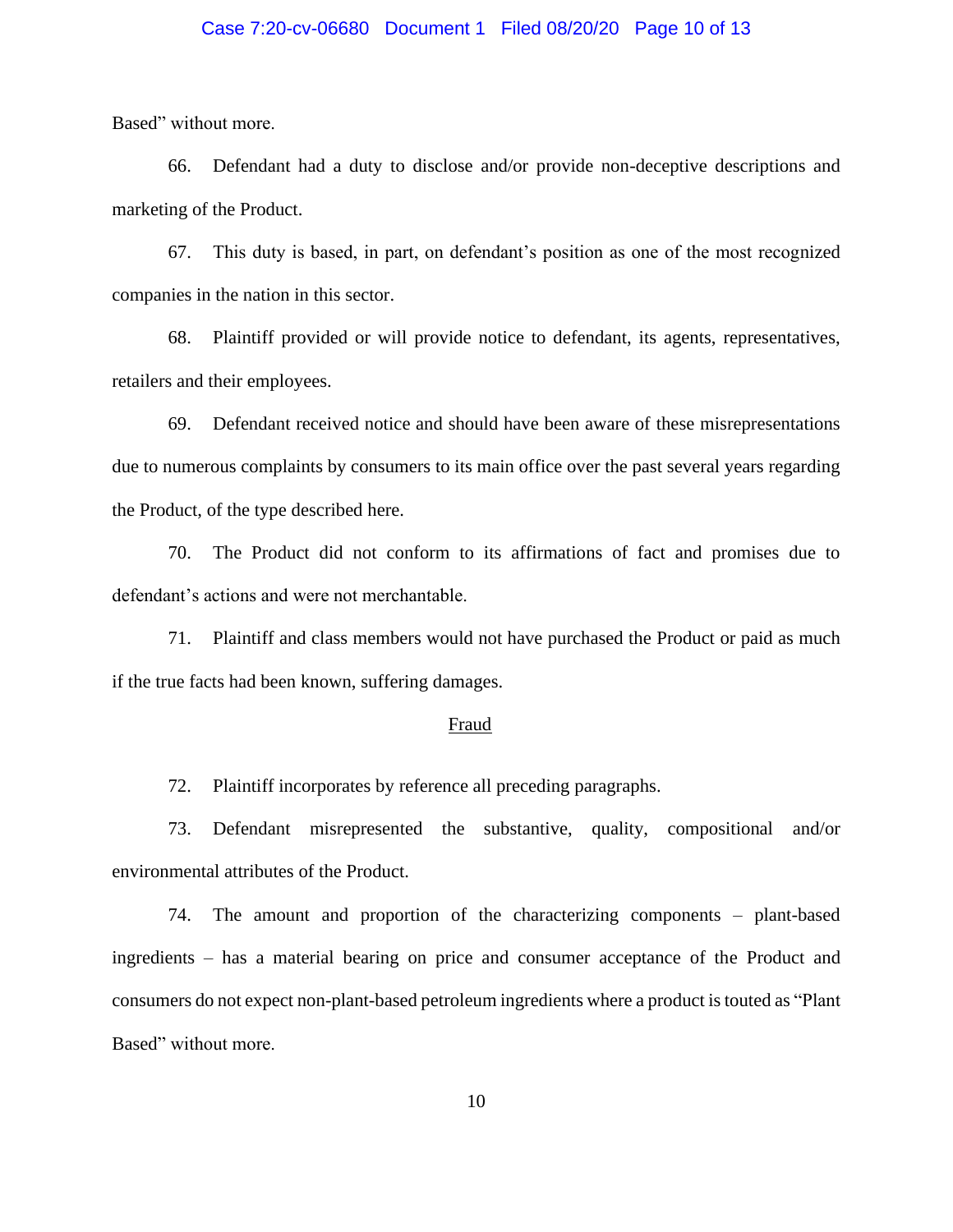# Case 7:20-cv-06680 Document 1 Filed 08/20/20 Page 11 of 13

75. Defendant's fraudulent intent is evinced by its failure to accurately identify the Product on the front label and ingredient list, when it knew its statements were neither true nor accurate and misled consumers.

76. Plaintiff and class members would not have purchased the Product or paid as much if the true facts had been known, suffering damages.

# Unjust Enrichment

77. Plaintiff incorporates by reference all preceding paragraphs.

78. Defendant obtained benefits and monies because the Product was not as represented and expected, to the detriment and impoverishment of plaintiff and class members, who seek restitution and disgorgement of inequitably obtained profits.

# Jury Demand and Prayer for Relief

Plaintiff demands a jury trial on all issues.

**WHEREFORE**, Plaintiff prays for judgment:

- 1. Declaring this a proper class action, certifying plaintiff as representative and the undersigned as counsel for the class;
- 2. Entering preliminary and permanent injunctive relief by directing defendant to correct the challenged practices to comply with the law;
- 3. Injunctive relief to remove, correct and/or refrain from the challenged practices and representations, and restitution and disgorgement for members of the class pursuant to the applicable laws;
- 4. Awarding monetary damages and interest pursuant to the common law and other statutory claims;
- 5. Awarding costs and expenses, including reasonable fees for plaintiff's attorneys and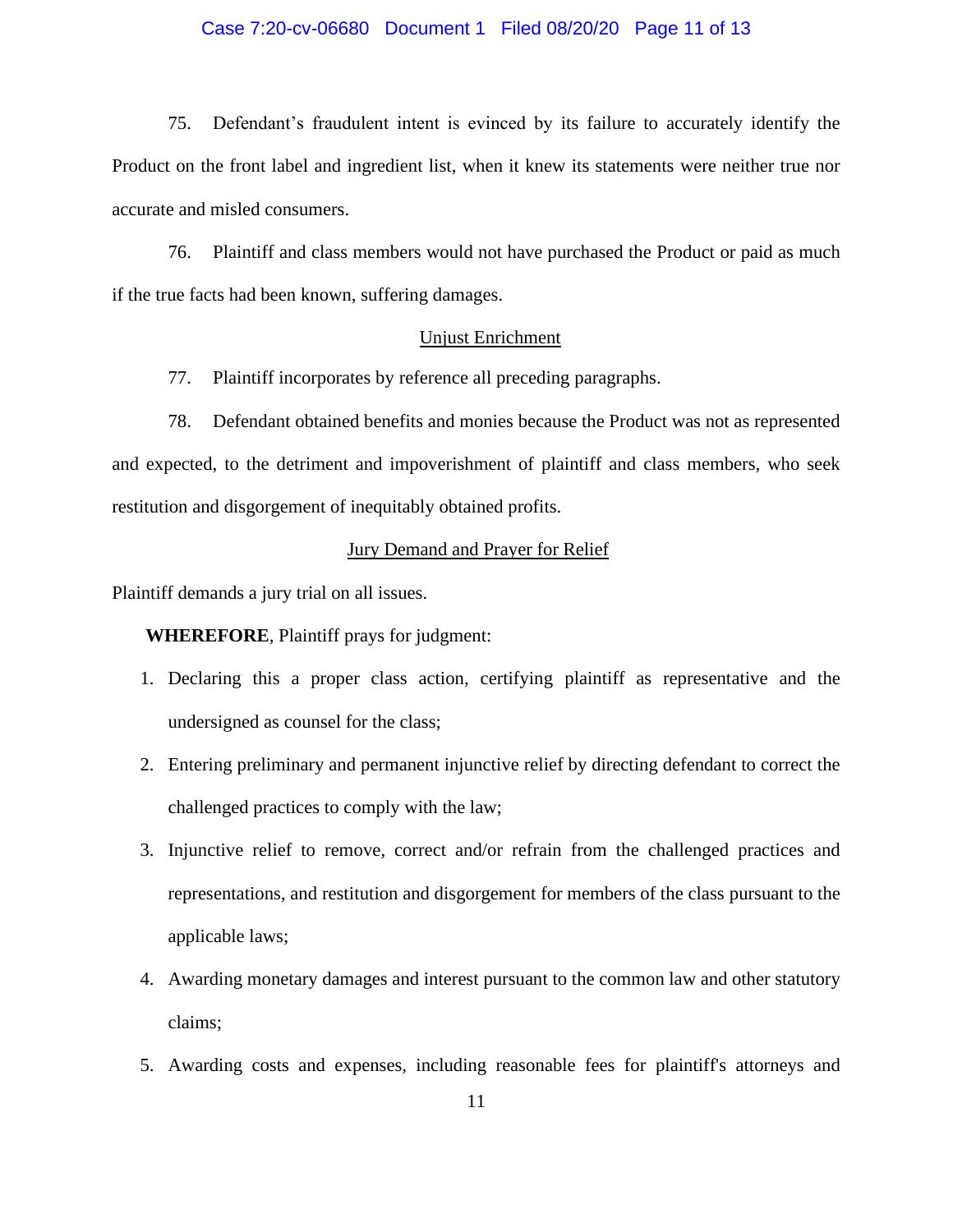experts; and

6. Other and further relief as the Court deems just and proper.

Dated: August 20, 2020

Respectfully submitted,

Sheehan & Associates, P.C. /s/Spencer Sheehan Spencer Sheehan 60 Cuttermill Rd Ste 409 Great Neck NY 11021-3104 Tel: (516) 303-0552 Fax: (516) 234-7800 *spencer@spencersheehan.com* E.D.N.Y. # SS-8533 S.D.N.Y. # SS-2056